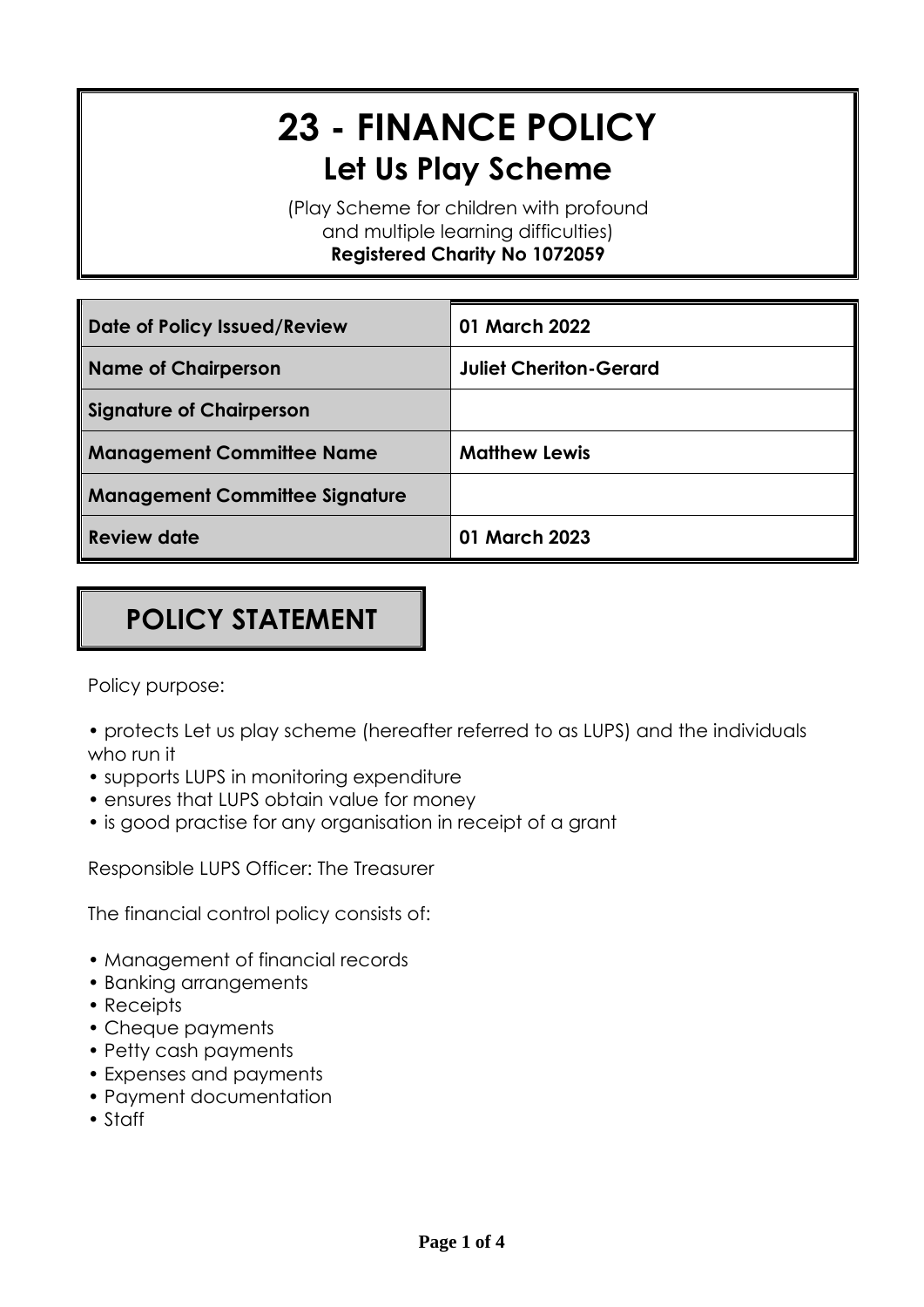# **Management of financial records**

1) The financial control policy is designed to ensure that all expenditure is on LUPS business; that it is properly authorised; and that this can be demonstrated.

2) Financial records must be kept so that LUPS

• has proper financial control of the organisation

• meets its legal and other statutory obligations (if relevant), such as Charities Act, Inland Revenue, Customs & Excise and common law

• meets the contractual obligations and requirements of funders

3) The book of accounts must include:

- a cashbook analysing all the transactions appearing on the bank accounts
- a petty cash book if cash payments are being made
- Inland Revenue deduction cards P11 (if registered for PAYE)

4) Accounts must be drawn up at the end of each financial year within one month of the end of the year, and the externally audited report presented to the next Annual General Meeting (AGM).

5) In September prior to the start of each financial year, LUPS will approve a budgeted income and expenditure account for the following year.

6) A report comparing actual income and expenditure with the budget should be presented to the committee at each committee meeting.

7) LUPS will appoint an appropriately qualified auditor/independent examiner to audit/examine the accounts for presentation to the next AGM.

# **Banking arrangements**

1) LUPS will bank with Charities Aid Foundation Bank (CAF). In addition, LUPS hold two accounts with Lloyds at its Gosport: fundraising and lottery account.

2) Should it be necessary to amend any details on either/both accounts, a bank mandate will be approved and minuted by the committee, as will any changes to it.

3) LUPS will require the bank to provide statements every month. These will be reconciled with the cash book each month. Three times a year the Chairperson will check that this reconciliation has been done, signing the cash book accordingly.

4) LUPS will not use any other bank or financial institution, or use overdraft facilities or loan, without the previous agreement of the committee.

5) LUPS will aim to maintain a reserve in its account equal to 4 weeks running costs, or £50,000, whichever is higher.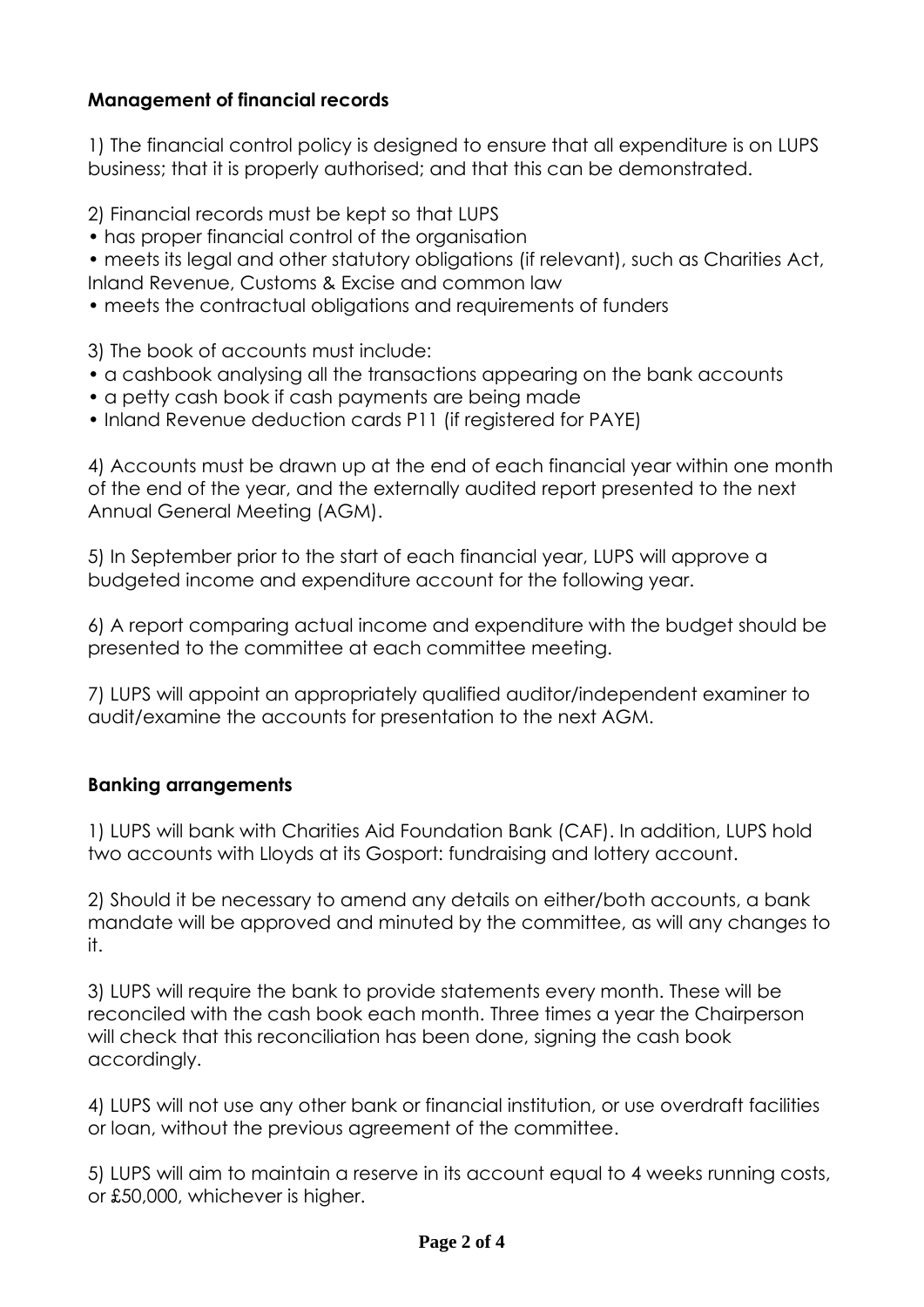# **Receipts**

1) LUPS will ensure all transactions are recorded promptly in the cashbook and any incoming cheques are banked without delay. LUPS will maintain documentation (spreadsheet, and paying-in book counterfoils) to back this up.

#### **Payments**

1) The approved budget provides LUPS bank signatories with authority to spend up to the budgeted expenditure and not beyond it.

2) The Treasurer will be responsible for holding the cheque book (unused and partly used cheque books) which should be kept in a secure place.

3) Each cheque/ BACS payment must be signed/ authorised by two people.

4) Payments cannot be authorised by two people who are related.

4) A cheque must NOT be signed by the person to whom it is payable.

5) Blank cheques must NEVER be signed.

6) The relevant payee's name will always be inserted on the cheque before signature, and the cheque stub will always be properly completed.

7) No payment should be processed without original documentation (see below).

#### **Petty cash payments**

1) If LUPS wishes to maintain a petty cash float whilst the playscheme are running, the Playscheme Manager should be entrusted with this with the prior agreement of the committee. When the float is more or less expended, a cheque will be drawn for sufficient funds to bring up the float to the agreed sum of £50.

#### **Expenses and payments**

- 1) LUPS will, if asked, reimburse expenditure paid for personally by volunteers or staff, providing agreement has been given in advance of the expenditure. This may include:
- fares are evidenced by tickets
- other expenditure is evidenced by original receipts containing the items claimed against ONLY
- car mileage as per the rates specified by HMRC
- no cheque signatory signs for the payment of expenses to themselves